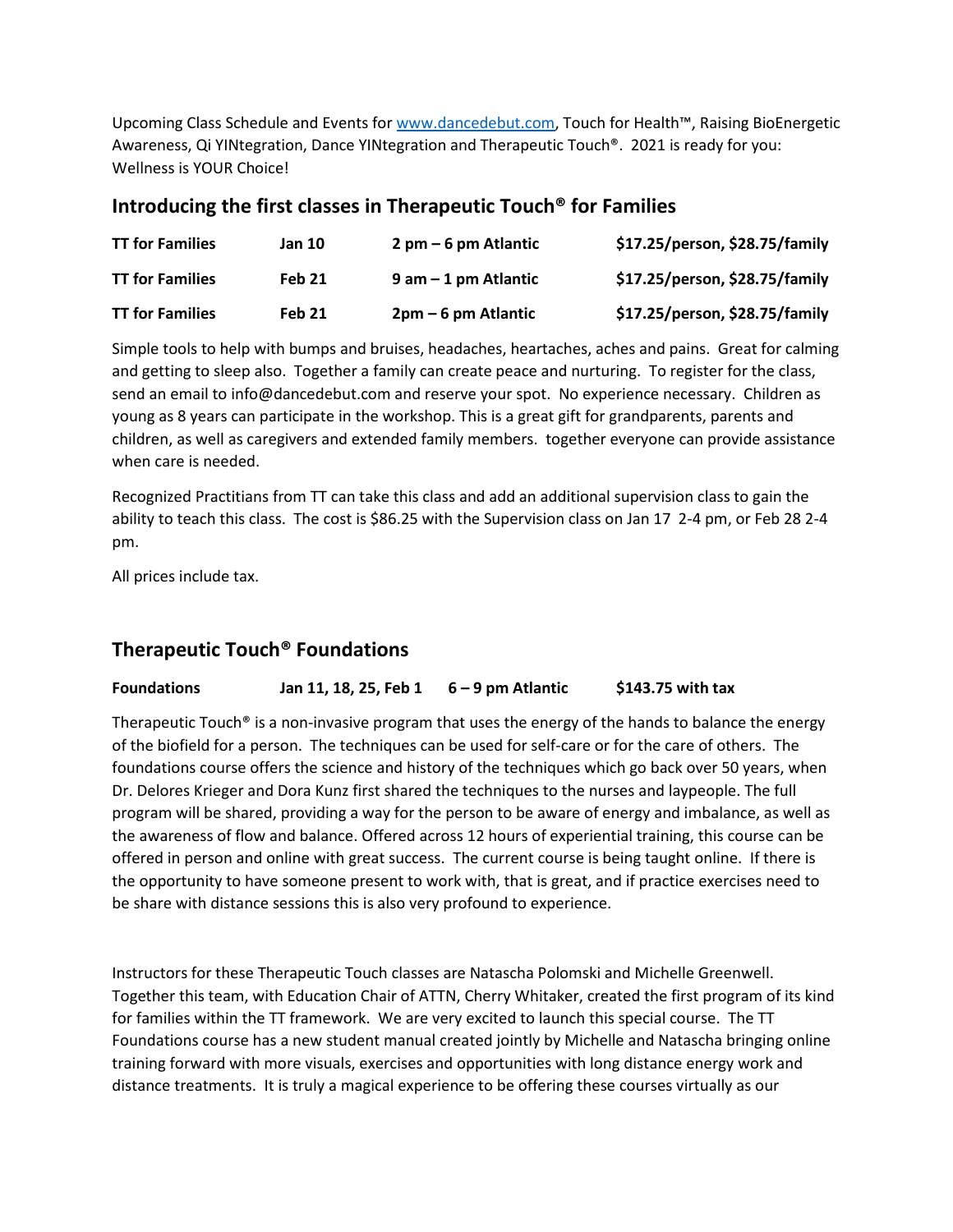experience over this last year has been that energy can be deeply felt and experienced across distance and shifts to balance can be instantaneous and inspiring. See you soon in a new class!

# **Back by Request!!!**

# **Raising BioEnergetic Awareness Module A and Premiering January 16th is Module B**

| Module A        | Jan 5, 12, 19, 26      | 6-9 pm Atlantic                          | \$172.50 with tax |
|-----------------|------------------------|------------------------------------------|-------------------|
| Module A        | Jan 5, 12, 19, 26      | 9 am-12 pm Atlantic                      | \$172.50 with tax |
| <b>Module B</b> | Jan 16, 30, Feb 13, 27 | $10am - 1$ pm Atlantic \$172.50 with tax |                   |
| <b>Module B</b> | Jan 16, 30, Feb 13, 27 | $6 - 9$ pm Atlantic                      | \$172.50 with tax |

### **Change your AWARENESS, Change your Life!**

**Relax, renew, reinvent, and rediscover**. These are the skills that you can capture by bringing Awareness into your Life. Raising BioEnergetic Awareness is **an easy, step by step process** to discover how your body provides you with signals for care. Each section assists with new ideas and explorations to help you discover **your personal code for self-care**.

- Boost your energy
- Breathe deeply and effortlessly
- Calm your mind
- Enhance your vitality for living
- Choose change with ease



Natascha Polomski and Michelle Greenwell have over three decades of experience in BioEnergetic Wellness, and they invite you to learn the **simple and effective tools** that they have been sharing with students, clients, family, friends and colleagues. Their hands-on approach to exploring the energy enhancing concepts bring instant awareness that can grow with experience. The Personal Journal that accompanies this Program provides new ways to explore the ideas further and to reflect on the changes that you will be experiencing.

As BioEnergetic Wellness Facilitators, Natascha and Michelle have created a package that promotes the self-responsibility model of wellness through **self-care tools that easily and joyfully can fill your days.** By Raising your BioEnergetic Awareness, you are taking the personal steps towards experience with bringing energy and vitality into your life.

**Support your career, lifestyle, relationships, wellness, goals, and passion for living – Raising BioEnergetic Awareness!**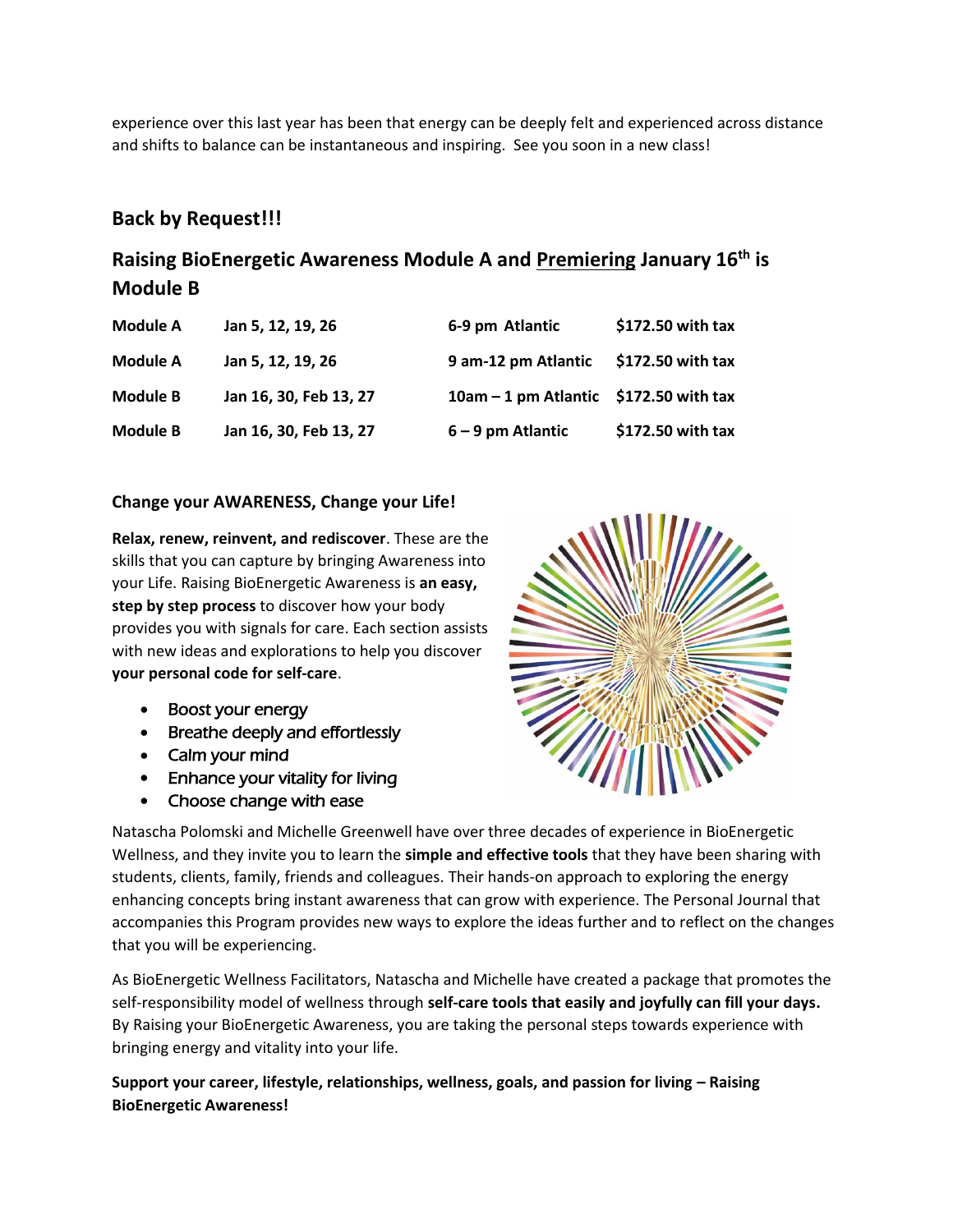"I have felt a lot of stress lately with working remotely and being away from colleagues for support. The 'Peace Sphere' helped me get more to a place of peace. I also liked that we could put ourselves in the *peace bubble and make it our own." TL, College Counsellor*

*"It is a valuable tool to help with anxiety and becoming more in touch with myself as well as connecting with other people. Hopefully one day I will be able to use this to benefit clients as well." CH, BioEnergetic Wellness Student*

*"I was very aware of when I was no longer centered and grounded while assisting a client, and by stepping back and being aware, I could bring the flow of energy back easily to continue with my client. I had not been doing this effectively in my practice previously." YK, BioEnergetic Wellness Facilitator and Gymnastic Coach*

## **Raising BioEnergetic Awareness Module B:**

Expanding on the experiences of Module A, the exploration of the Module B includes the specialties that Natascha and Michelle excel in. Natascha will be exploring more with the energy balancing of color and sound, while Michelle will be expanding your wellness possibilities with specific movements. All of this plus the use of intention in a focused way for making changes and advancing your spirit into the areas of your life you would like to expand and grow with.



Each gathering will open up new possibilities of experience, breakout sessions to explore energy and balancing the system, gathering time for sharing, and home study activities to develop your skills and experience with energy and building vitality. This new program is all set to bring 2021 into focus for optimum focus and wellbeing.

## **Qi YINtegration – "Celebrating BioEnergetic Feedback through the Love of Movement"**

**Set 1 My Little Black Book of Qi: Qi YINtegration Jan 6, 13, 20, 27, Feb 3, 10, 17, 24**

### **10 - 11:15 am Atlantic \$98 with tax e-book extra**

Set 1: Introducing the ideas of Muscle Monitoring with the Body Pendulum, movement is explored at its most basic components. Learn about bringing energy, circulation and fluid flow through the foot and body, how to energize with the stairs and gain confidence and strength while walking up and down the stairs. Feel the power of the spiral turn, sitting for energy, and the opening of the systems with deep breathing. This course will have exploration of daily habits supporting your wellness goals and your energy building wishes. Together, the Qi YIN community builds resiliency and confidence in self-care and wellness ideals. The 5 Element Set with Color and Sound, as well as Kundalini Rising will be explored. Please see the extra movement practice option for Thursdays at 9 am, please join in.